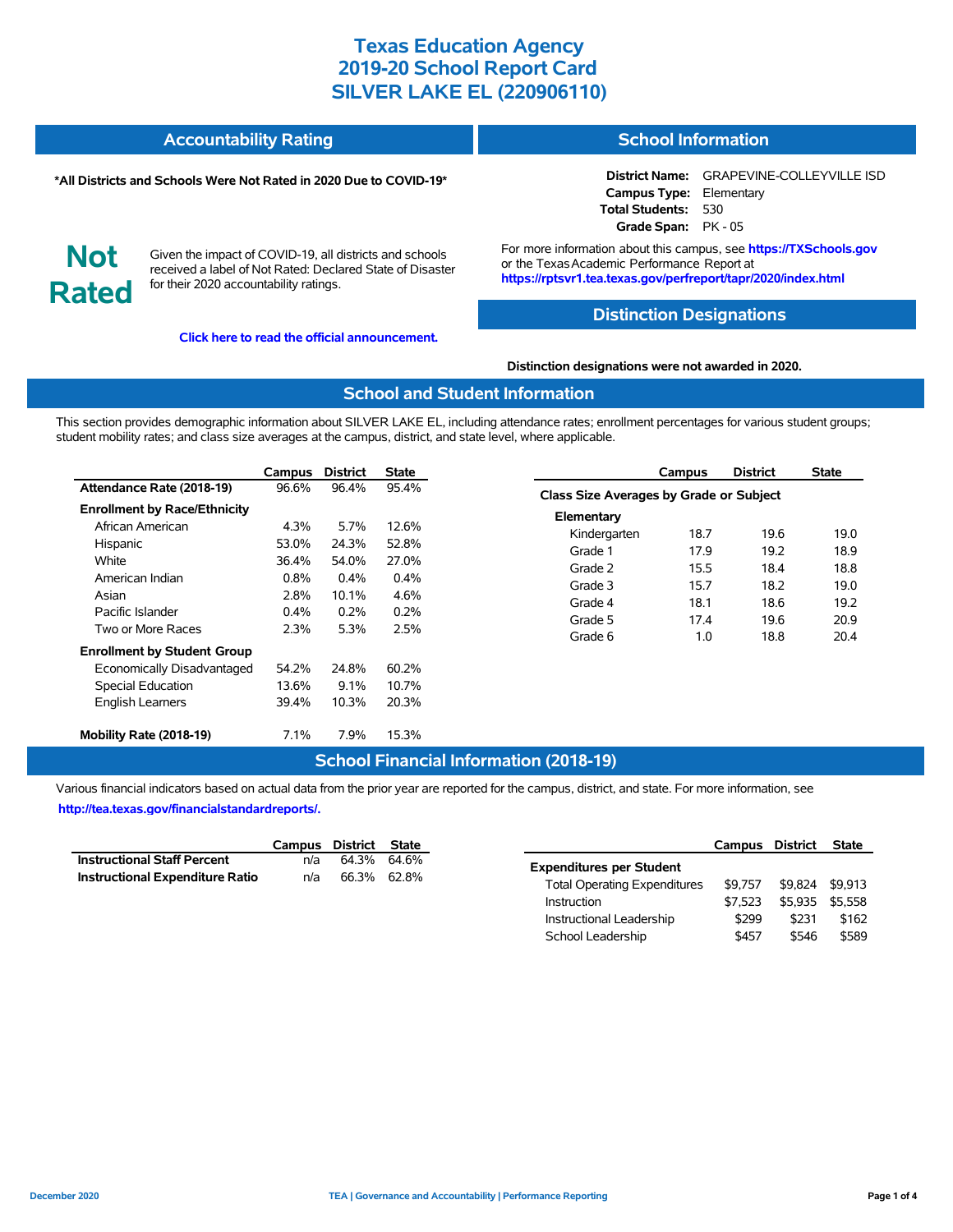#### **STAAR Outcomes**

This section provides STAAR performance and Academic Growth outcomes. Academic Growth measures whether students are maintaining performance or improving from year to year. **Please note that due to the cancellation of spring 2020 State of Texas Assessments of Academic Readiness (STAAR) due to the COVID-19 pandemic, the performance of this year's report is not updated.**

|                                                                                |              |              |            |            | African                           |            |       | American                 |        | <b>Pacific</b>                                 | More       | Econ   |
|--------------------------------------------------------------------------------|--------------|--------------|------------|------------|-----------------------------------|------------|-------|--------------------------|--------|------------------------------------------------|------------|--------|
|                                                                                |              | <b>State</b> |            |            | District Campus American Hispanic |            | White | Indian                   | Asian  | <b>Islander</b>                                | Races      | Disadv |
| STAAR Performance Rates at Approaches Grade Level or Above (All Grades Tested) |              |              |            |            |                                   |            |       |                          |        |                                                |            |        |
| All Subjects                                                                   | 2019         | 78%          | 88%        | 81%        | 71%                               | 77%        | 87%   | $\ast$                   | 67%    | $\overline{a}$                                 | 88%        | 72%    |
|                                                                                | 2018         | 77%          | 88%        | 83%        | 70%                               | 72%        | 94%   | $\ast$                   | 81%    | $\overline{a}$                                 | 100%       | 68%    |
| ELA/Reading                                                                    | 2019         | 75%          | 87%        | 82%        | 64%                               | 79%        | 90%   | $\ast$                   | $\ast$ | L,                                             | 78%        | 76%    |
|                                                                                | 2018         | 74%          | 88%        | 82%        | 78%                               | 69%        | 93%   | $\ast$                   | 83%    | $\overline{a}$                                 | 100%       | 65%    |
| <b>Mathematics</b>                                                             | 2019         | 82%          | 90%        | 85%        | 71%                               | 84%        | 89%   | $\ast$                   | $\ast$ | $\qquad \qquad \blacksquare$                   | 89%        | 80%    |
|                                                                                | 2018         | 81%          | 89%        | 88%        | 78%                               | 79%        | 97%   | $\ast$                   | 83%    | $\frac{1}{2}$                                  | 100%       | 76%    |
| Writing                                                                        | 2019         | 68%          | 80%        | 63%        | 83%                               | 48%        | 70%   |                          | *      | L,                                             | $\ast$     | 45%    |
|                                                                                | 2018         | 66%          | 80%        | 69%        | $\ast$                            | 57%        | 82%   | $\ast$                   | $\ast$ |                                                | $\ast$     | 50%    |
| Science                                                                        | 2019         | 81%          | 91%        | 83%        | $\ast$                            | 74%        | 92%   | $\ast$                   |        |                                                | $\ast$     | 66%    |
|                                                                                | 2018         | 80%          | 91%        | 85%        | $\ast$                            | 72%        | 98%   |                          | $\ast$ |                                                | $\ast$     | 74%    |
| STAAR Performance Rates at Meets Grade Level or Above (All Grades Tested)      |              |              |            |            |                                   |            |       |                          |        |                                                |            |        |
| All Subjects                                                                   | 2019         | 50%          | 67%        | 56%        | 34%                               | 45%        | 71%   | $\ast$                   | 56%    |                                                | 67%        | 36%    |
|                                                                                | 2018         | 48%          | 66%        | 57%        | 35%                               | 39%        | 74%   | $\ast$                   | 81%    | $\overline{a}$                                 | 55%        | 33%    |
| ELA/Reading                                                                    | 2019         | 48%          | 68%        | 53%        | 36%                               | 40%        | 69%   | $\ast$                   | $\ast$ | $\frac{1}{2}$                                  | 67%        | 37%    |
|                                                                                | 2018         | 46%          | 68%        | 57%        | 33%                               | 37%        | 76%   | $\ast$                   | 83%    | L,                                             | 63%        | 35%    |
| Mathematics                                                                    | 2019         | 52%          | 66%        | 63%        | 36%                               | 52%        | 78%   | $\ast$                   | $\ast$ | $\overline{a}$                                 | 67%        | 41%    |
|                                                                                | 2018         | 50%          | 64%        | 61%        | 56%                               | 46%        | 76%   | $\ast$                   | 83%    | L,                                             | 38%        | 34%    |
| Writing                                                                        | 2019         | 38%          | 54%        | 42%        | 33%                               | 31%        | 52%   |                          | $\ast$ | $\overline{\phantom{a}}$                       | $\ast$     | 21%    |
|                                                                                | 2018         | 41%          | 59%        | 53%        | $\ast$                            | 35%        | 70%   | $\ast$                   | $\ast$ |                                                | $\ast$     | 29%    |
| Science                                                                        | 2019         | 54%          | 72%        | 60%        | $\ast$                            | 51%        | 77%   | $\ast$                   | $\ast$ | $\overline{a}$                                 | $\ast$     | 34%    |
|                                                                                | 2018         | 51%          | 69%        | 51%        | $\ast$                            | 30%        | 71%   |                          | $\ast$ |                                                | $\ast$     | 31%    |
| STAAR Performance Rates at Masters Grade Level (All Grades Tested)             |              |              |            |            |                                   |            |       |                          |        |                                                |            |        |
|                                                                                |              | 24%          |            | 37%        |                                   | 27%        | 49%   | $\ast$                   | 56%    |                                                | 46%        | 19%    |
| All Subjects                                                                   | 2019<br>2018 | 22%          | 36%<br>34% | 30%        | 24%<br>13%                        |            | 44%   | $\ast$                   | 63%    | $\qquad \qquad \blacksquare$<br>$\overline{a}$ | 18%        | 11%    |
|                                                                                | 2019         | 21%          |            |            |                                   | 15%<br>21% | 47%   | $\ast$                   | *      | $\frac{1}{2}$                                  |            | 15%    |
| ELA/Reading                                                                    | 2018         | 19%          | 32%<br>32% | 32%<br>35% | 21%<br>22%                        | 19%        | 53%   | $\ast$                   | 67%    | $\frac{1}{2}$                                  | 33%<br>13% | 15%    |
| <b>Mathematics</b>                                                             | 2019         | 26%          | 38%        | 45%        | 29%                               | 37%        | 55%   | $\ast$                   | $\ast$ | $\overline{a}$                                 | 56%        | 26%    |
|                                                                                | 2018         | 24%          | 33%        | 32%        | 11%                               | 19%        | 44%   | $\ast$                   | 50%    | $\overline{a}$                                 | 38%        | 14%    |
| Writing                                                                        | 2019         | 14%          | 24%        | 24%        | 33%                               | 14%        | 27%   | $\overline{\phantom{a}}$ | $\ast$ | L,                                             | $\ast$     | 10%    |
|                                                                                | 2018         | 13%          | 24%        | 13%        | $\ast$                            | 3%         | 24%   | $\ast$                   | $\ast$ |                                                | $\ast$     | $0\%$  |
| Science                                                                        | 2019         | 25%          | 40%        | 41%        | $\ast$                            | 28%        | 65%   | $\ast$                   | $\ast$ | $\overline{\phantom{a}}$                       | $\ast$     | 20%    |
|                                                                                | 2018         | 23%          | 37%        | 25%        | $\ast$                            | 9%         | 37%   |                          | $\ast$ | $\overline{a}$                                 | $\ast$     | 2%     |
|                                                                                |              |              |            |            |                                   |            |       |                          |        |                                                |            |        |
| <b>Academic Growth Score (All Grades Tested)</b>                               |              |              |            |            |                                   |            |       |                          |        |                                                |            |        |
| <b>Both Subjects</b>                                                           | 2019         | 69           | 72         | 72         | 59                                | 74         | 70    | $\ast$                   | 67     |                                                | 79         | 72     |
|                                                                                | 2018         | 69           | 72         | 75         | 94                                | 72         | 75    | $\ast$                   | 88     | $\overline{a}$                                 | 67         | 74     |
| ELA/Reading                                                                    | 2019         | 68           | 71         | 71         | 56                                | 75         | 66    | $\ast$                   | $\ast$ | $\overline{a}$                                 | 83         | 75     |
|                                                                                | 2018         | 69           | 72         | 77         | $\ast$                            | 75         | 78    | $\ast$                   | $\ast$ | $\overline{a}$                                 | 67         | 75     |
| <b>Mathematics</b>                                                             | 2019         | 70           | 74         | 73         | 63                                | 73         | 75    | $\ast$                   | $\ast$ | L,                                             | 75         | 69     |
|                                                                                | 2018         | 70           | 72         | 72         | $\ast$                            | 70         | 73    | $\ast$                   | $\ast$ |                                                | 67         | 72     |

? Indicates that the data for this item were statistically improbable or were reported outside a reasonable range.<br>- Indicates zero observations reported for this group.<br>\* Indicates results are masked due to small numbers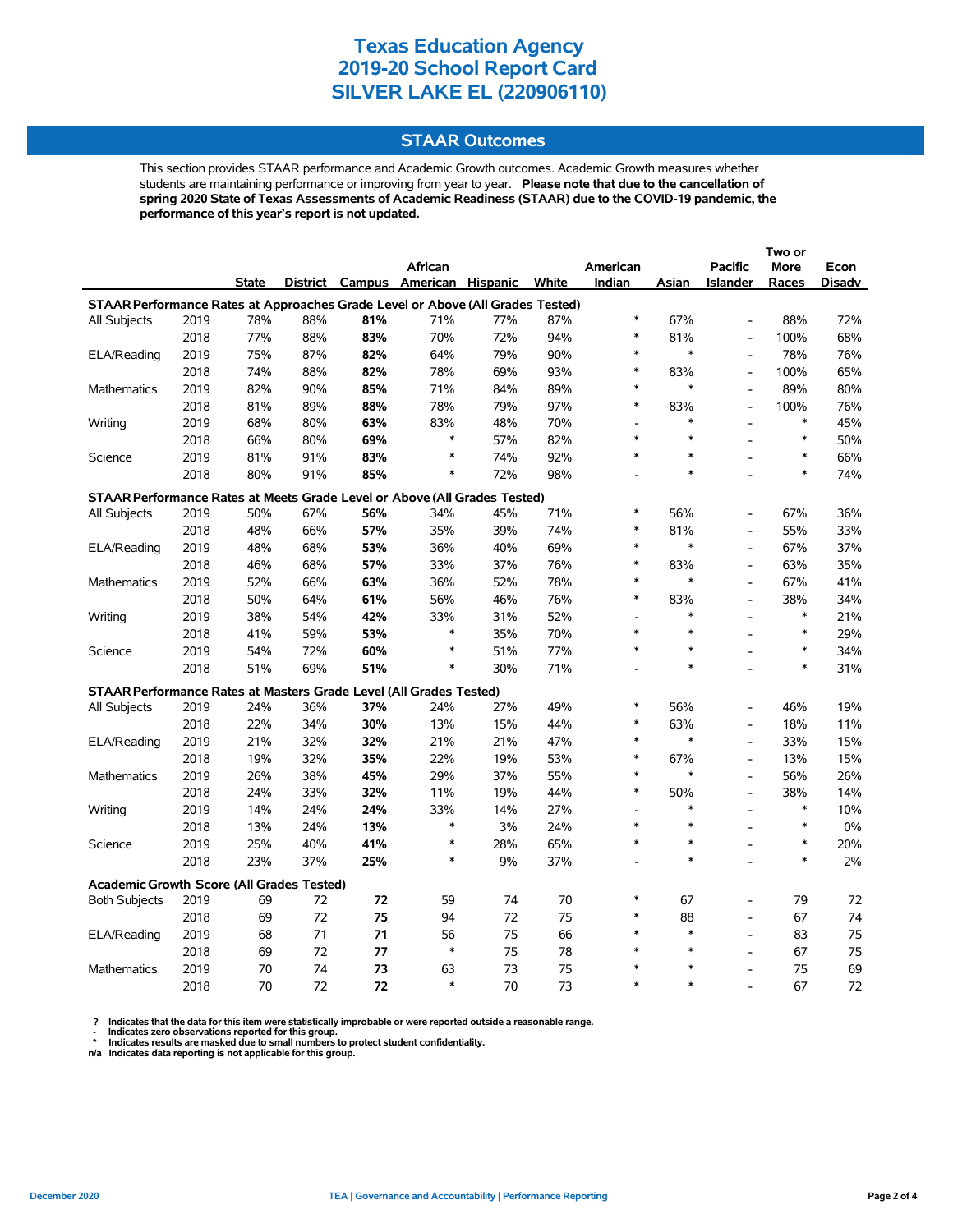### **Prior-Year Non-Proficient and Student Success Initiative STAAR Outcomes**

Progress of Prior-Year Non-Proficient Students shows STAAR performance rates for students who did not perform satisfactorily in 2017-18 but did in 2018-19. Student Success Initiative shows rates related to the requirement for students to demonstrate proficiency on the reading and mathematics STAAR in grades 5 and 8. **Please note that due to the cancellation of spring 2020 State of Texas Assessments of Academic Readiness (STAAR) due to the COVID-19 pandemic, this year's report is not updated.**

|                                                |              |                                      |                                                   |                                                                       |                 |              | Two or   |        |                 |             |               |
|------------------------------------------------|--------------|--------------------------------------|---------------------------------------------------|-----------------------------------------------------------------------|-----------------|--------------|----------|--------|-----------------|-------------|---------------|
|                                                |              |                                      |                                                   | African                                                               |                 |              | American |        | <b>Pacific</b>  | <b>More</b> | Econ          |
|                                                | <b>State</b> | <b>District</b>                      | Campus                                            | American                                                              | <b>Hispanic</b> | <b>White</b> | Indian   | Asian  | <b>Islander</b> | Races       | <b>Disadv</b> |
| Progress of Prior-Year Non-Proficient Students |              |                                      |                                                   |                                                                       |                 |              |          |        |                 |             |               |
| Sum of Grades 4-8                              |              |                                      |                                                   |                                                                       |                 |              |          |        |                 |             |               |
| Reading                                        |              |                                      |                                                   |                                                                       |                 |              |          |        |                 |             |               |
| 2019                                           | 41%          | 47%                                  | 39%                                               | *                                                                     | 42%             | 20%          |          |        |                 |             | 44%           |
| 2018                                           | 38%          | 48%                                  | 43%                                               | *                                                                     | 42%             | $\ast$       |          | $\ast$ |                 |             | 38%           |
| <b>Mathematics</b>                             |              |                                      |                                                   |                                                                       |                 |              |          |        |                 |             |               |
| 2019                                           | 45%          | 51%                                  | 39%                                               | *                                                                     | 44%             | $\ast$       |          |        |                 |             | 47%           |
| 2018                                           | 47%          | 55%                                  | 54%                                               | *                                                                     | 48%             | 75%          |          | $\ast$ |                 |             | 48%           |
| <b>Students Success Initiative</b>             |              |                                      |                                                   |                                                                       |                 |              |          |        |                 |             |               |
| <b>Grade 5 Reading</b>                         |              |                                      |                                                   |                                                                       |                 |              |          |        |                 |             |               |
|                                                |              |                                      |                                                   | Students Meeting Approaches Grade Level on First STAAR Administration |                 |              |          |        |                 |             |               |
| 2019                                           | 78%          | 91%                                  | 83%                                               | 60%                                                                   | 78%             | 92%          | *        | $\ast$ |                 | $\ast$      | 69%           |
|                                                |              |                                      | <b>Students Requiring Accelerated Instruction</b> |                                                                       |                 |              |          |        |                 |             |               |
| 2019                                           | 22%          | 9%                                   | 17%                                               | 40%                                                                   | 23%             | 8%           | $\ast$   | $\ast$ |                 | ∗           | 31%           |
|                                                |              | <b>STAAR Cumulative Met Standard</b> |                                                   |                                                                       |                 |              |          |        |                 |             |               |
| 2019                                           | 86%          | 94%                                  | 88%                                               | 80%                                                                   | 85%             | 92%          | $\ast$   | $\ast$ |                 | $\ast$      | 81%           |
| <b>Grade 5 Mathematics</b>                     |              |                                      |                                                   |                                                                       |                 |              |          |        |                 |             |               |
|                                                |              |                                      |                                                   | Students Meeting Approaches Grade Level on First STAAR Administration |                 |              |          |        |                 |             |               |
| 2019                                           | 83%          | 93%                                  | 87%                                               | 80%                                                                   | 83%             | 92%          | *        | *      |                 | ∗           | 78%           |
|                                                |              |                                      | <b>Students Requiring Accelerated Instruction</b> |                                                                       |                 |              |          |        |                 |             |               |
| 2019                                           | 17%          | 7%                                   | 13%                                               | 20%                                                                   | 17%             | 8%           | *        | $\ast$ |                 | ∗           | 22%           |
| <b>STAAR Cumulative Met Standard</b>           |              |                                      |                                                   |                                                                       |                 |              |          |        |                 |             |               |
| 2019                                           | 90%          | 96%                                  | 90%                                               | 80%                                                                   | 88%             | 92%          | $\ast$   | $\ast$ |                 | ∗           | 83%           |

 **? Indicates that the data for this item were statistically improbable or were reported outside a reasonable range.**

 **- Indicates zero observations reported for this group. \* Indicates results are masked due to small numbers to protect student confidentiality.**

**n/a Indicates data reporting is not applicable for this group.**